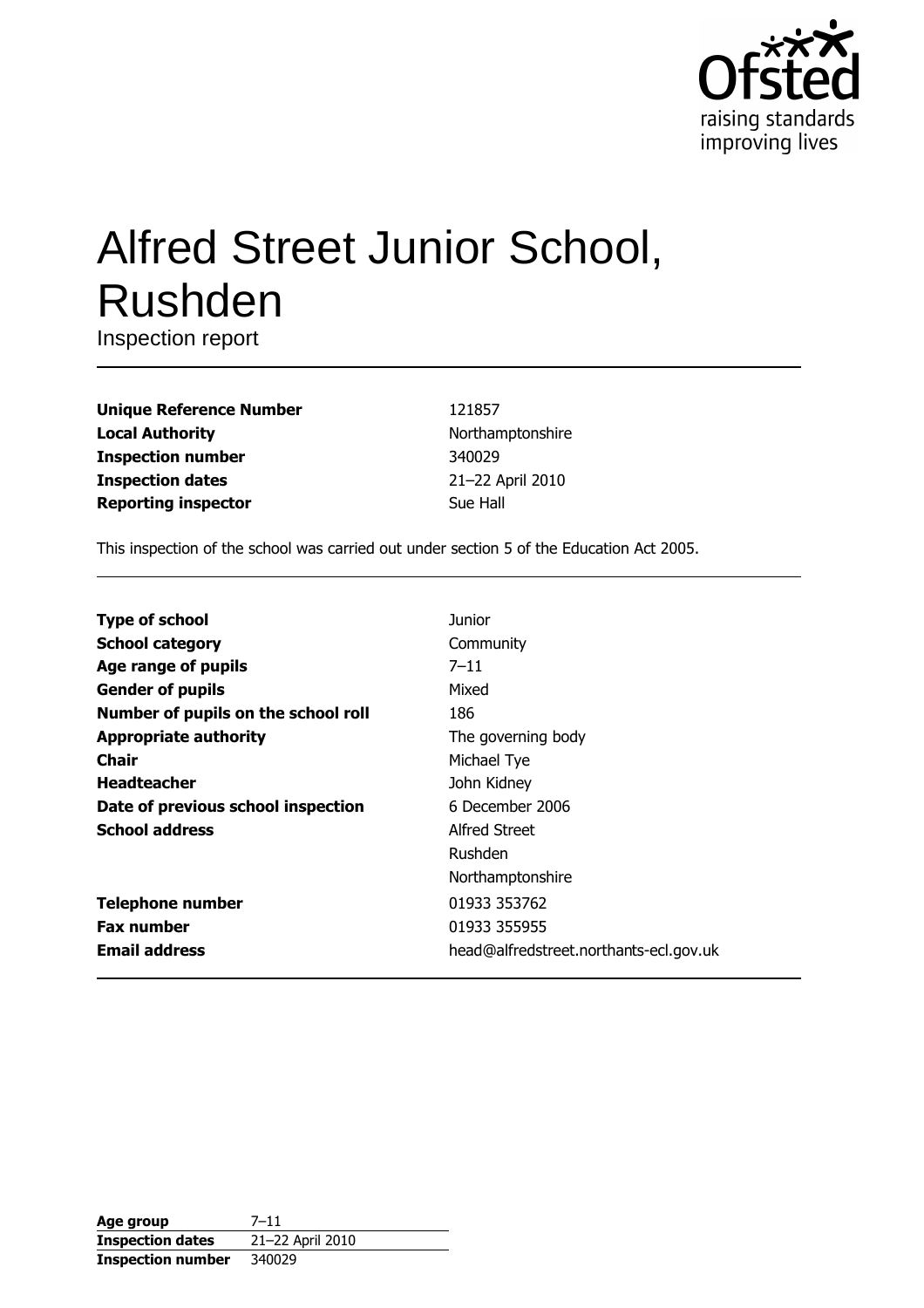The Office for Standards in Education, Children's Services and Skills (Ofsted) regulates and inspects to achieve excellence in the care of children and young people, and in education and skills for learners of all ages. It regulates and inspects childcare and children's social care, and inspects the Children and Family Court Advisory Support Service (Cafcass), schools, colleges, initial teacher training, work-based learning and skills training, adult and community learning, and education and training in prisons and other secure establishments. It rates council children's services, and inspects services for looked after children, safequarding and child protection.

Further copies of this report are obtainable from the school. Under the Education Act 2005, the school must provide a copy of this report free of charge to certain categories of people. A charge not exceeding the full cost of reproduction may be made for any other copies supplied.

If you would like a copy of this document in a different format, such as large print or Braille, please telephone 08456 404045, or email enquiries@ofsted.gov.uk.

You may copy all or parts of this document for non-commercial educational purposes, as long as you give details of the source and date of publication and do not alter the documentation in any way.

Royal Exchange Buildings St Ann's Square Manchester M2 7LA T: 08456 404045 Textphone: 0161 618 8524 E: enquiries@ofsted.gov.uk W: www.ofsted.gov.uk © Crown copyright 2010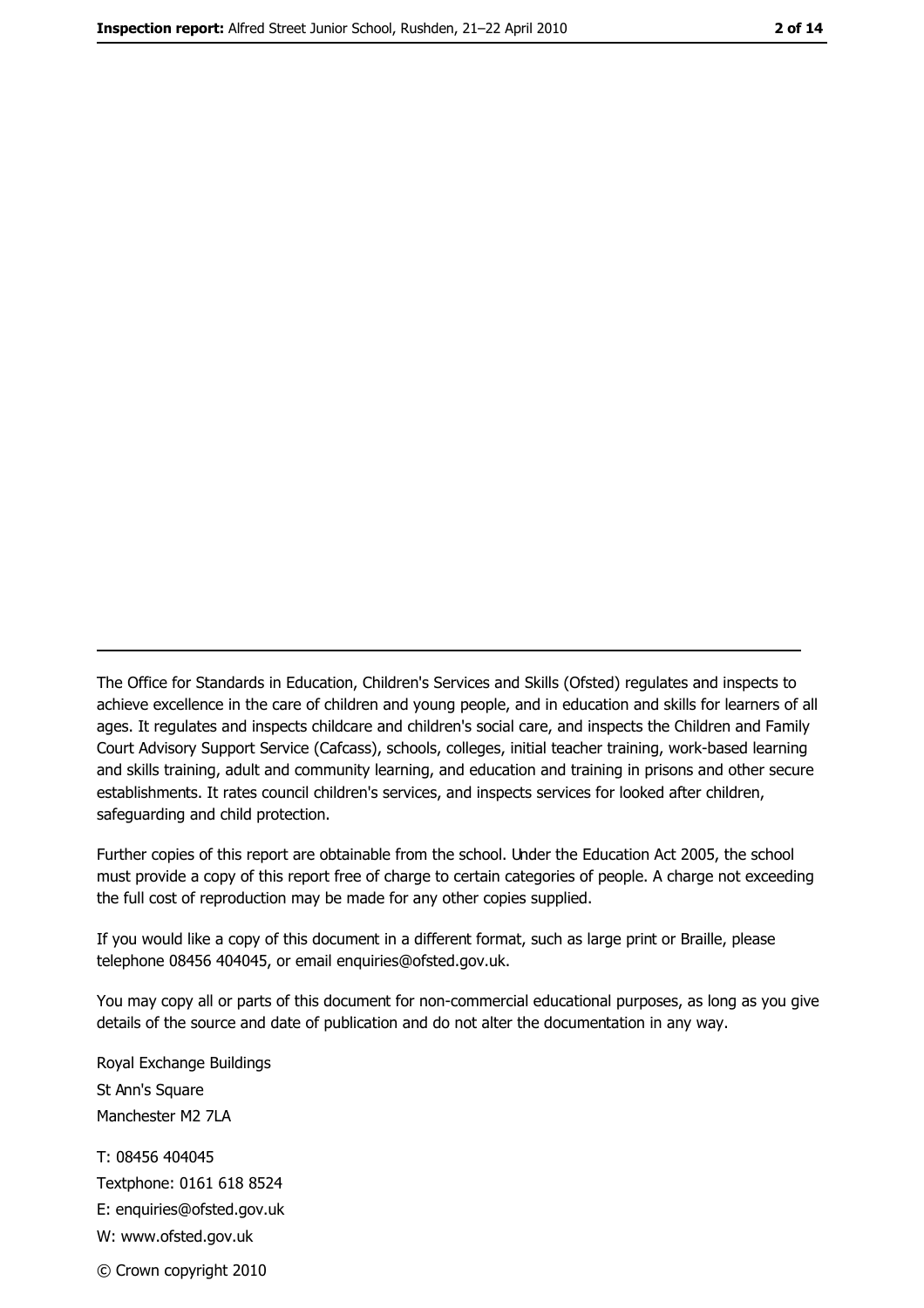# **Introduction**

This inspection was carried out by three additional inspectors who observed learning in each of the six classes, and where pupils were grouped by ability in mathematics and English. Inspectors visited 17 lessons and observed the work of nine teachers. The inspectors also held meetings with the headteacher, staff, pupils and members of the governing body. They observed the school's work, and looked at documentation including: tracking of pupils' progress, school development plans, and records of meetings of the governing body. Samples of pupils' recent work and documents regarding safeguarding were evaluated. Ouestionnaires from 59 parents and carers, 173 pupils and 23 staff were scrutinised.

The inspection reviewed many aspects of the school's work. It looked in detail at the following:

- $\blacksquare$ girls' current achievement and that of more-able pupils, especially in mathematics and science
- whether assessment information is used well enough to provide consistently  $\blacksquare$ challenging work for all groups of pupils
- whether leaders and managers have successfully adapted self-evaluation and  $\blacksquare$ monitoring practices in changing circumstances to enable the school to improve.

# **Information about the school**

This is a smaller-than-average school. The large majority of pupils are of White British heritage. A few from minority ethnic backgrounds are at an early stage of learning English. The number of pupils known to be eligible for free school meals is in line with the national average. The proportion with special educational needs and/or disabilities is slightly above that seen in most schools, with these pupils having a range of learning, physical and communication difficulties. The number of pupils attending the school has fallen since the previous inspection. The school is taking part in discussions concerning the proposed amalgamation of local schools. It holds Healthy Schools and Activemark awards.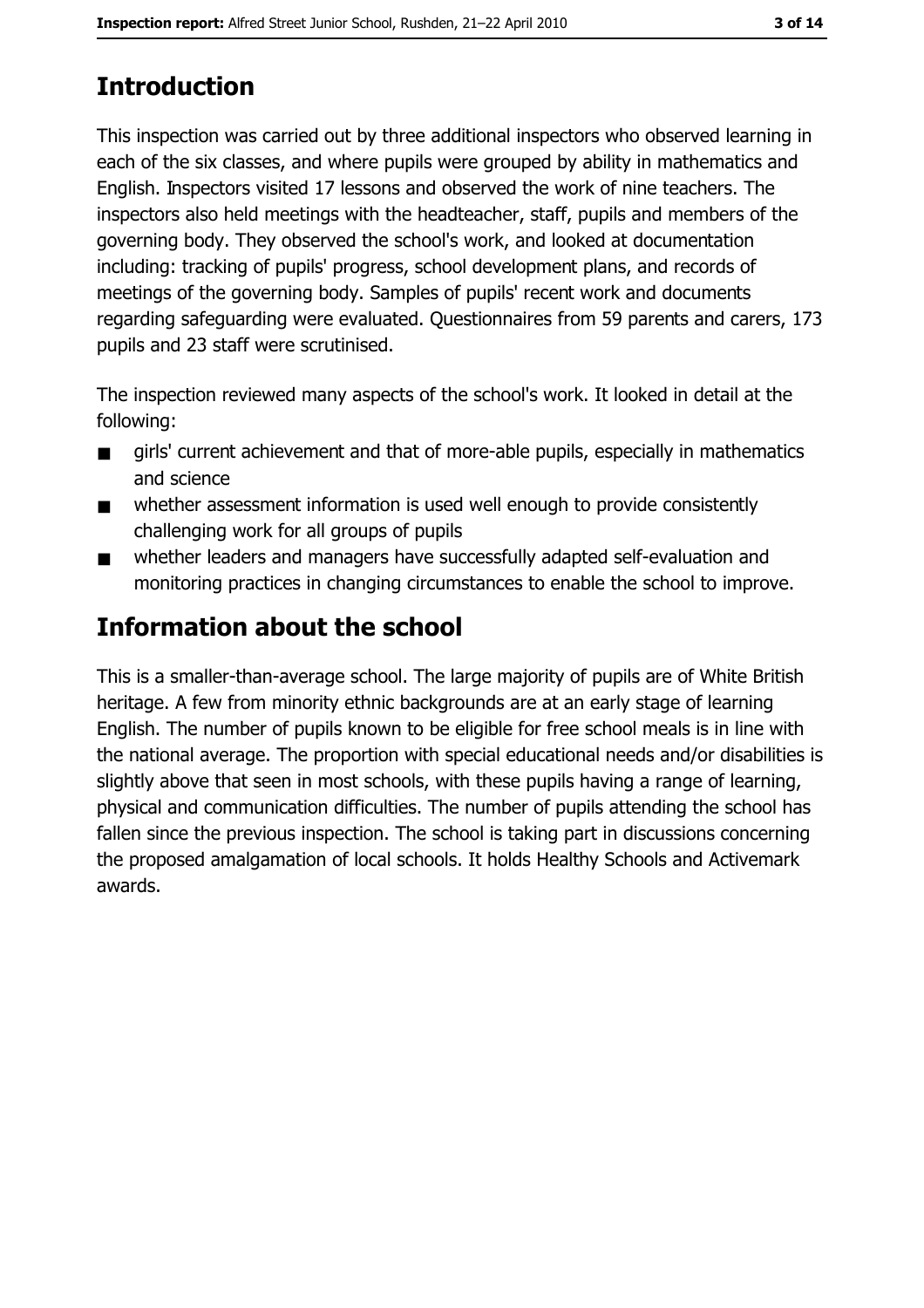# **Inspection judgements**

# Overall effectiveness: how good is the school?

### The school's capacity for sustained improvement

# **Main findings**

The school provides a satisfactory quality of education. Pupils say they like coming to school, think that they have lots of friends and enjoy sports activities and visits. Parents and carers are generally pleased with the quality of support provided, with one noting: They are particularly caring and get involved in community and different local experiences.' Pupils behave well, are mostly polite and get on well together. They have a good understanding of the benefits of a healthy lifestyle.

Pupils enter the school with average skills for their age. Most make satisfactory, but inconsistent, progress as they move through the school. By the age of 11, attainment is largely average, but not enough pupils achieve the higher levels in their work. Attainment is lower in mathematics and science than in reading and writing because pupils lack speedy recall of the ways they have been taught to use numbers, limiting how they can solve mathematical problems. Currently, all groups of pupils achieve satisfactorily and there is little difference in the performance of boys and girls.

The quality of teaching and learning is satisfactory. Staff clearly identify to pupils what they are to learn and manage lessons effectively so that activities are conducted in a calm and purposeful manner. While the school now has suitable means to check and track the progress pupils make, the information from such assessments is not always used as well as it could be to provide a consistently high level of challenge for all groups. Curriculum planning is satisfactory, and there is a good range of after-school activities to support learning. Progress and attainment in information and communication technology are limited by the number and availability of computers for pupils to use to support learning. Care, guidance and support are satisfactory; when pupils need extra help, it is provided.

The last three years have been a difficult period for the school. Numbers of pupils have fallen significantly, resulting in a reduction in staffing. Long-term staff absence has been significant. Temporary arrangements have impacted adversely on the quality of educational provision and on pupils' progress. The school's capacity to improve is satisfactory because, during the last year, it has worked very closely with the local authority to improve the quality of education and outcomes for pupils and, consequently, both are now satisfactory. Leadership is also now satisfactory. Many improvements have been made to practices and procedures, although some changes are at an early stage of development and are not yet fully embedded in the work of the school. Self-evaluation has improved and is satisfactory, but the monitoring and evaluation of the school's work lack rigour in identifying all areas where further improvement should be focused. Governors fully understand the need for the school to improve further.

| 3 |  |
|---|--|
| 3 |  |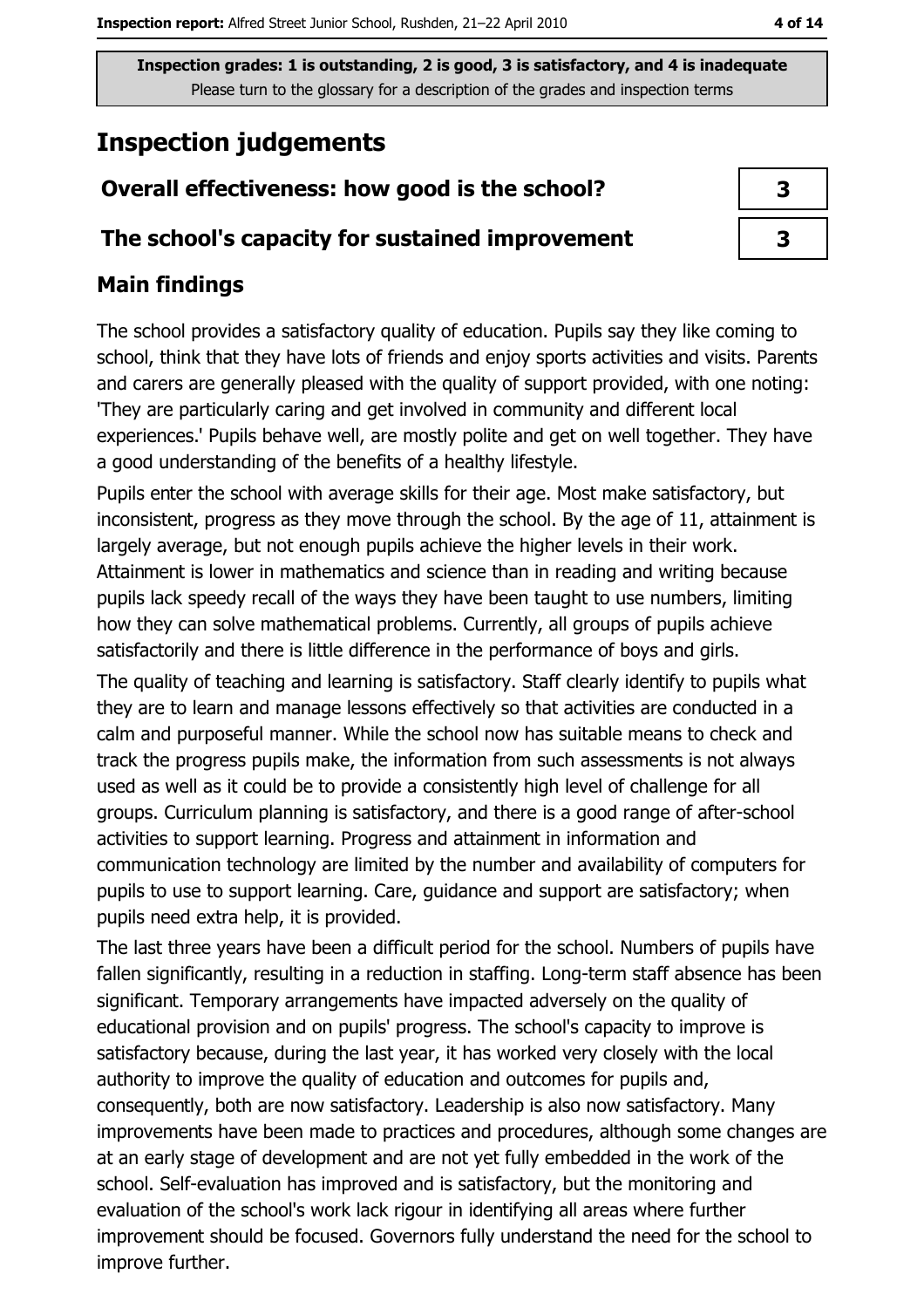### What does the school need to do to improve further?

- Ensure that pupils achieve well by:  $\blacksquare$ 
	- checking that all pupils, especially those of higher ability, are provided with consistently challenging work
	- developing pupils' speedy recall of the ways they are taught to use numbers so that they can confidently carry out problem-solving activities
	- increasing the number and use of computers to support learning across the  $\equiv$ curriculum.
- Ensure that the quality of teaching and learning is consistently good or better by  $\blacksquare$ making sure that all teachers make full use of assessment information to set tasks that match pupils' different abilities.
- Improve the leadership and management of the school by:  $\blacksquare$ 
	- ensuring that senior staff rigorously monitor all aspects of the work of the school in order to identify where further development is required
	- extending the programme of focused visits by governors to ensure they are well informed at first hand of strengths and weaknesses in provision.
- About 40% of the schools whose overall effectiveness is judged satisfactory may receive a monitoring visit by an Ofsted inspector before their next section 5 inspection.

### **Outcomes for individuals and groups of pupils**

Since the last inspection, attainment has fallen. It was particularly low in 2009 when girls' performance was weak. The school reacted well to the challenge, and pupils' current work and inspectors' lesson observations confirm the accuracy of the school's assessment analysis that better progress is being made. More girls are currently attaining the higher levels than boys but there is scope for further improvement for all more-able pupils. Progress is at least satisfactory and, occasionally, but not yet consistently, good in English. Most pupils successfully produce different types of writing. For example, in Year 6, higher-attaining pupils analysed different pieces of text with confidence and decided which writing was the most effective and why. Pupils in Year 5 were able to identify the key events in the poem 'The Highwayman' and produced a storyboard to record key events in sequence. The few pupils who use English as an additional language learn the language well and can access the whole curriculum.

Attainment in mathematics and science is lower than in English because not all pupils are able to recall and readily apply the knowledge and information they need to work out problems speedily. Nevertheless, pupils' learning and achievement in mathematics and science are satisfactory. For example, lower attainers showed they could multiply decimals with increasing confidence. Pupils with special educational needs and/or disabilities, including those with particular difficulties in communication and those with physical impairments, achieve as well as others. Teaching assistants make a valued

 $\overline{\mathbf{3}}$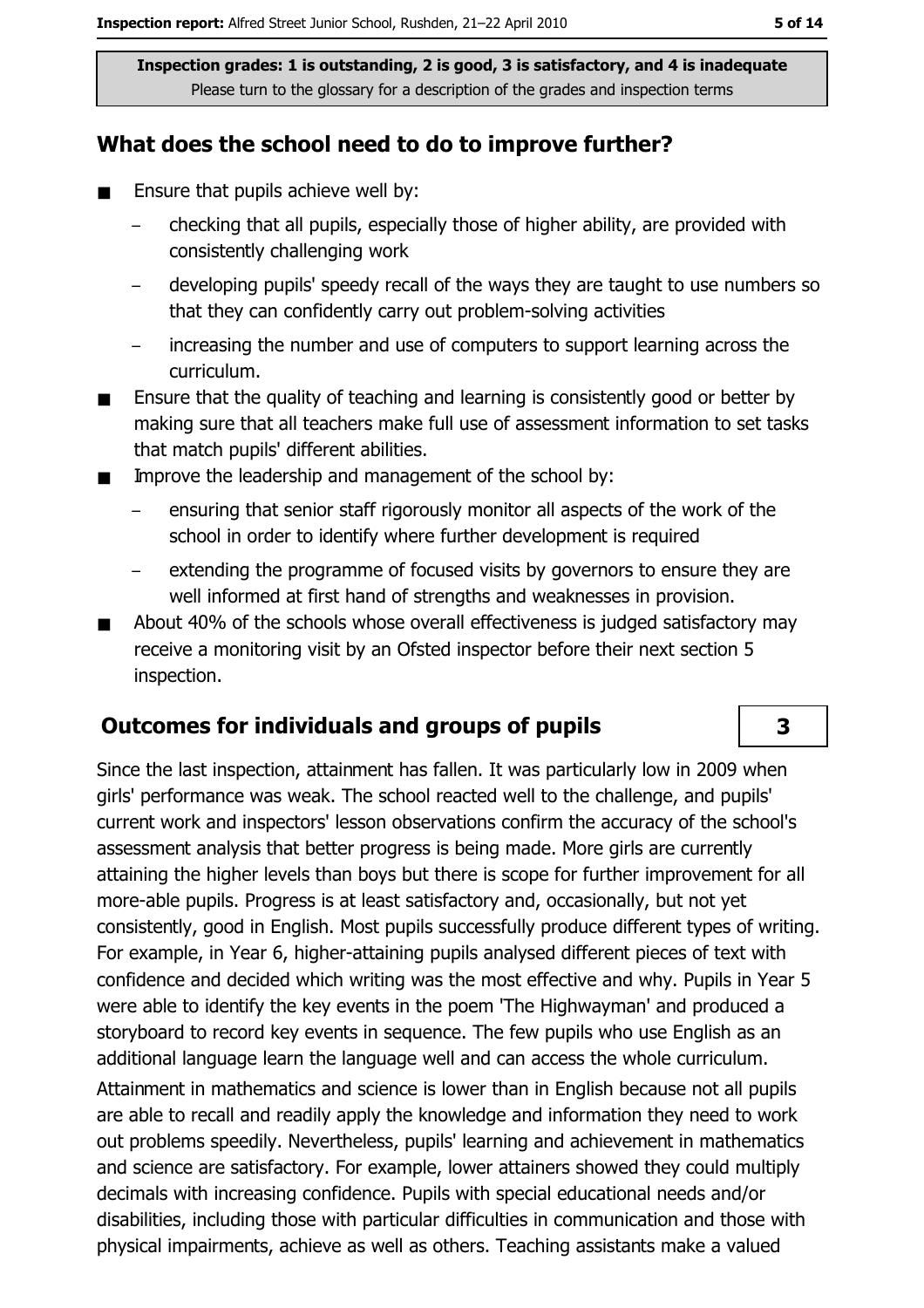contribution to supporting the progress of these pupils.

Pupils get on well together. At lunchtimes, they enjoy activities on the playground and field with lots of enjoyment and few signs of friction. While some parents and carers think that there is bullying in school, there was minimal evidence to endorse this view during the inspection, and much evidence of high levels of concentration and good behaviour. Pupils particularly enjoy after-school activities and the success they achieve in local sporting activities. Pupils know what constitutes a healthy diet, although this is not always reflected in the best choices for packed lunches. The extent to which the pupils contribute to the school and wider community is satisfactory, with the choir and maypole dancers enjoying developing their skills. Attendance is carefully monitored but adversely affected by a small number of persistent absentees and holidays in term time. The pupils' spiritual, moral, social and cultural development is satisfactory. There are lots of opportunities for pupils to work together and develop their social skills but, as in many other aspects of school life, staff miss opportunities for pupils to gain new experiences.

These are the grades for pupils' outcomes

| Pupils' achievement and the extent to which they enjoy their learning                                                     |                         |  |
|---------------------------------------------------------------------------------------------------------------------------|-------------------------|--|
| Taking into account:<br>Pupils' attainment <sup>1</sup>                                                                   | 3                       |  |
| The quality of pupils' learning and their progress                                                                        | 3                       |  |
| The quality of learning for pupils with special educational needs and/or<br>disabilities and their progress               | 3                       |  |
| The extent to which pupils feel safe                                                                                      | 3                       |  |
| <b>Pupils' behaviour</b>                                                                                                  | $\overline{\mathbf{2}}$ |  |
| The extent to which pupils adopt healthy lifestyles                                                                       | $\mathbf{2}$            |  |
| The extent to which pupils contribute to the school and wider community                                                   | 3                       |  |
| The extent to which pupils develop workplace and other skills that will<br>contribute to their future economic well-being | 3                       |  |
| Taking into account:<br>Pupils' attendance <sup>1</sup>                                                                   | 3                       |  |
| The extent of pupils' spiritual, moral, social and cultural development                                                   | 3                       |  |

### How effective is the provision?

The grades for attainment and attendance are: 1 is high; 2 is above average; 3 is broadly average; and 4 is low.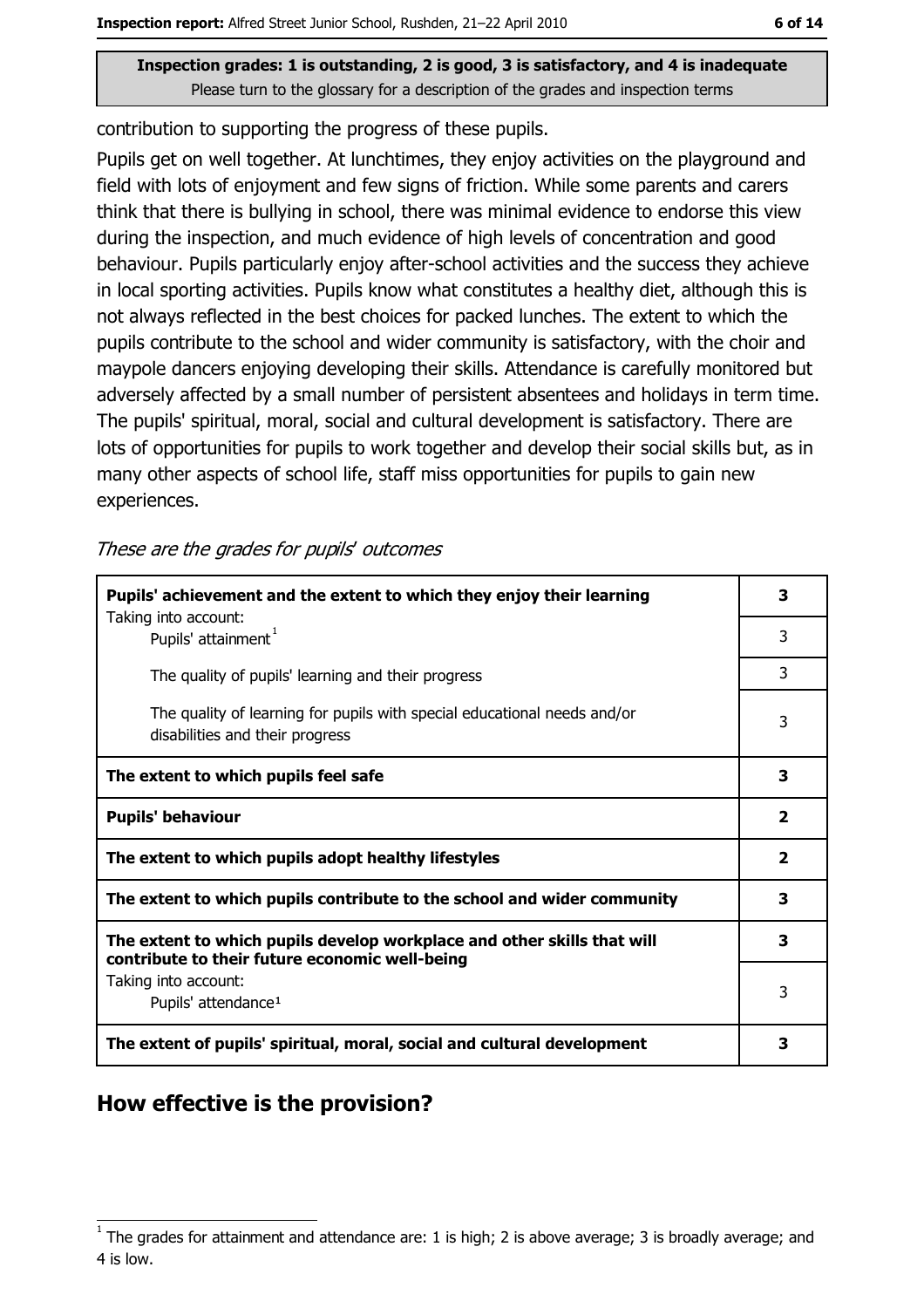While the quality of teaching is satisfactory overall, several examples of good teaching were observed. All lessons are carefully planned and staff usually explain things well, often making effective use of interactive whiteboards to illustrate examples and set tasks. Usually there is a reasonable match of task to ability but, occasionally, the level of challenge is not high enough and more could be expected of individual pupils, including the more able. In these lessons, staff are not yet making consistently effective use of assessment information to ensure activities move pupils' learning to the next level. At times, the pace of lessons is too slow.

The curriculum is satisfactory, with strengths in the enrichment of learning. There is a good range of residential visits that pupils appreciate. The day-to-day curriculum is satisfactory and recent improvements have been made in science to provide more experimental and practical activities. For example, all Year 6 pupils were seen to work together to vary electrical circuits by adding further components.

Staff know and care well for pupils in lessons. Pupils who are struggling with their work are provided with extra help, which meets their needs and there is effective personal care for pupils. The serving of school lunches is rushed with little time to encourage pupils to try vegetables, salad or fruit. Lunchtime supervision and arrangements for first aid are not always pupil-friendly. The school works effectively with agencies to support pupils who are vulnerable. There is scope to extend the links with other partners, including the local infant schools, to develop a shared approach to assessment procedures.

| The quality of teaching<br>Taking into account:                                                            |  |
|------------------------------------------------------------------------------------------------------------|--|
| The use of assessment to support learning                                                                  |  |
| The extent to which the curriculum meets pupils' needs, including, where<br>relevant, through partnerships |  |
| The effectiveness of care, guidance and support                                                            |  |

These are the grades for the quality of provision

# How effective are leadership and management?

The leadership of the school is satisfactory but has been an area of concern. Senior staff recognise that they have focused on the needs of the adults in a changing school situation, occasionally to the detriment of its pupils. Senior leaders recognised that help was needed and have worked hard in the last year to address the weaknesses in provision. A major concern still is that staff do not always rigorously monitor the effectiveness of all aspects of what is provided for pupils and simply continue long-standing systems and procedures. With effective external support, there have been considerable improvements in embedding ambition to improve among staff and pupils by, for example, developing the use and impact of assessment information, although practice is not consistent. Governors are supportive of the school. Currently, their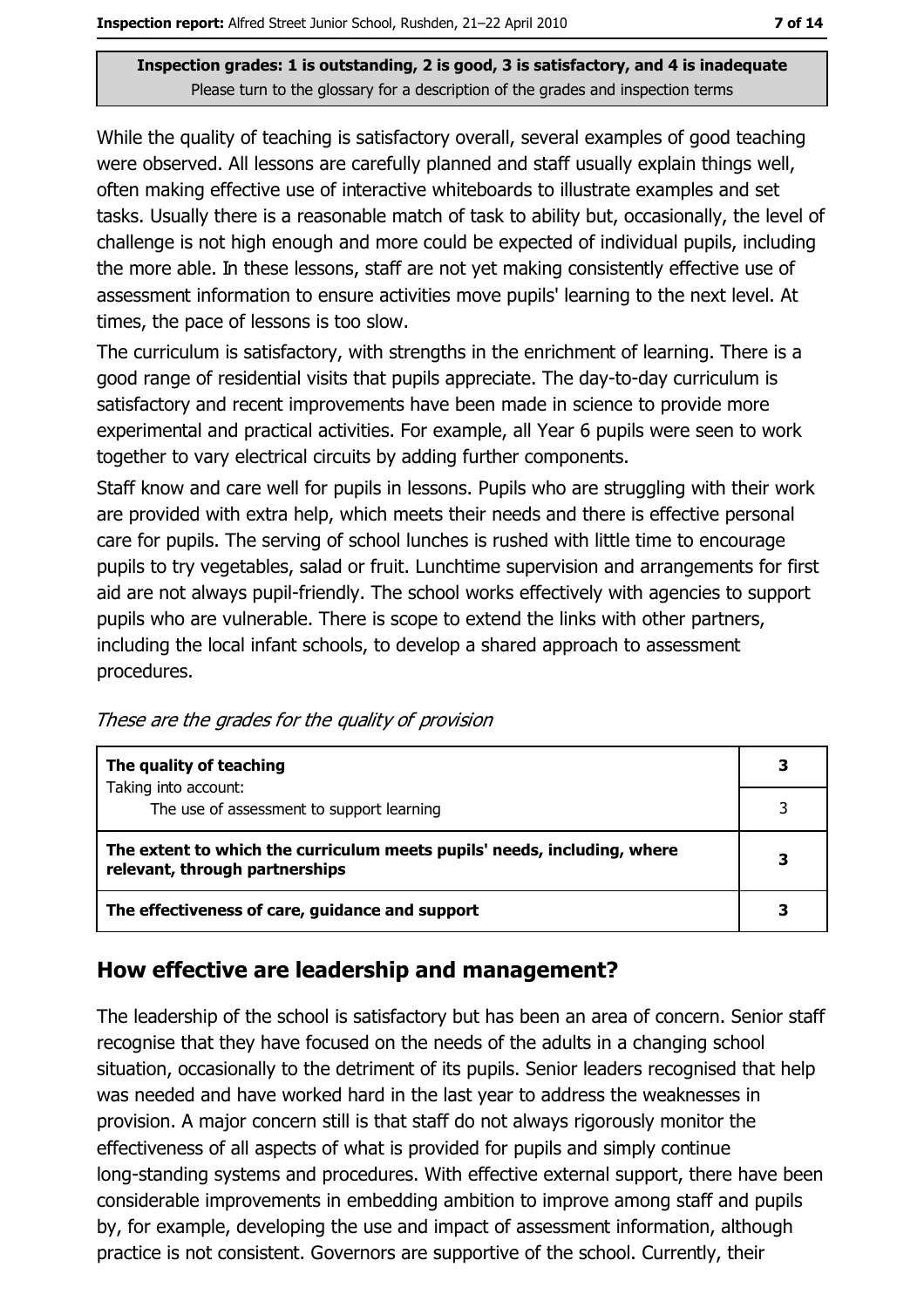programme of monitoring visits is not extensive enough to ensure that they are well informed at first hand of the work of the school, but plans are in place to increase their understanding of priorities.

Links with parents and carers are helpful to pupils' progress. The school promotes equality of opportunity satisfactorily, although only recently have the needs of higher-attaining pupils been fully recognised. Safeguarding procedures are satisfactory. There are appropriate checks on all who work in school, but staff are not always quick to respond to all concerns the pupils may voice. The school promotes community cohesion satisfactorily. There are strong links with groups in the local community to support pupils' learning and personal development although links at a wider national and global level are much less well developed.

|  |  | These are the grades for leadership and management |
|--|--|----------------------------------------------------|
|  |  |                                                    |

| The effectiveness of leadership and management in embedding ambition and<br>driving improvement                                                                     | 3 |
|---------------------------------------------------------------------------------------------------------------------------------------------------------------------|---|
| Taking into account:<br>The leadership and management of teaching and learning                                                                                      | 3 |
| The effectiveness of the governing body in challenging and supporting the<br>school so that weaknesses are tackled decisively and statutory responsibilities<br>met | 3 |
| The effectiveness of the school's engagement with parents and carers                                                                                                | 3 |
| The effectiveness of partnerships in promoting learning and well-being                                                                                              | 3 |
| The effectiveness with which the school promotes equality of opportunity and<br>tackles discrimination                                                              | 3 |
| The effectiveness of safeguarding procedures                                                                                                                        | 3 |
| The effectiveness with which the school promotes community cohesion                                                                                                 | 3 |
| The effectiveness with which the school deploys resources to achieve<br>value for money                                                                             | 3 |

#### **Views of parents and carers**

Most parents and carers who responded to the questionnaire are satisfied with educational provision for their children. Most think their children are kept safe. They think their children like the school and are happy there. One parent wrote, 'There are lots of trips out to local experiences and educational, interesting, fun visitors in. My daughter will be sorry to leave for senior school.' A few consider that 'the school does not push the pupils hard enough' and that homework is inconsistent. Several parents and carers would like more information about the work their children are doing and the progress made. Inspectors agree with most of the comments made by parents and carers other than the concerns about behaviour. Any perception of mis-behaviour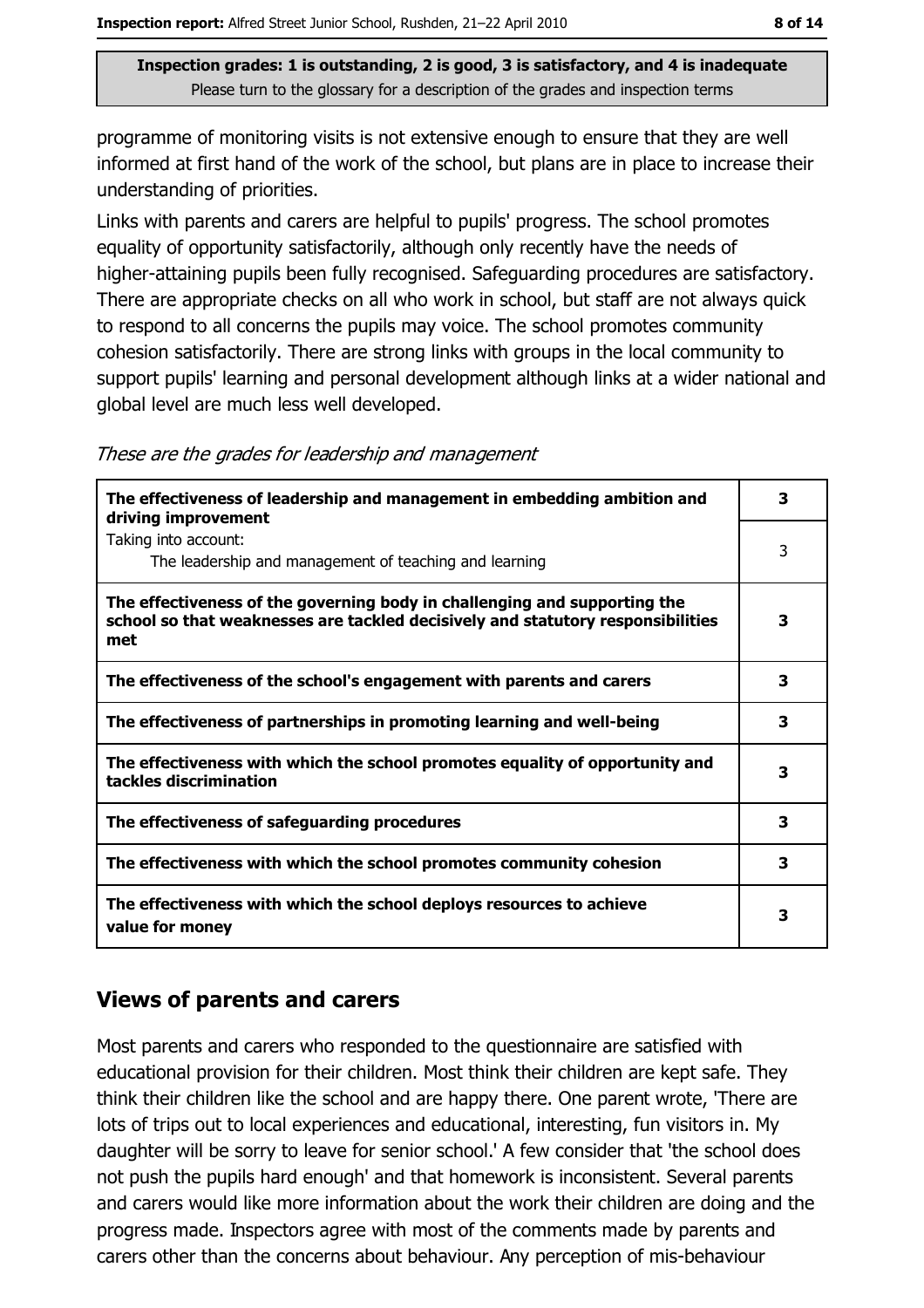appears to be based on a very small number of incidents that have been a source of discussion among the pupils, but do not reflect the good behaviour of the very large majority.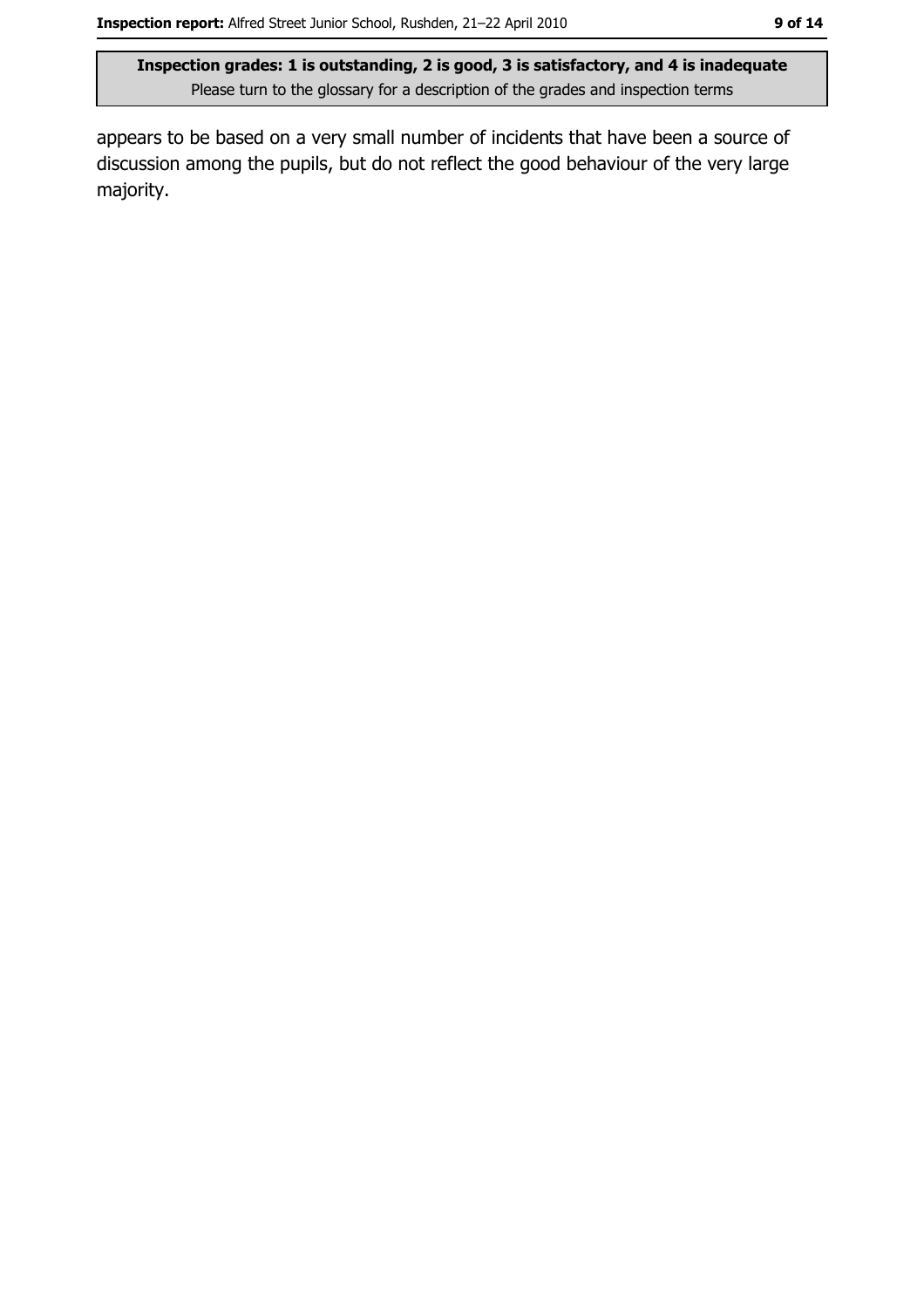#### Responses from parents and carers to Ofsted's questionnaire

Ofsted invited all the registered parents and carers of pupils registered at Alfred Street Junior School, Rushden to complete a questionnaire about their views of the school.

In the questionnaire, parents and carers were asked to record how strongly they agreed with 13 statements about the school. The inspection team received 59 completed questionnaires by the end of the on-site inspection. In total, there are 186 pupils registered at the school.

| <b>Statements</b>                                                                                                                                                                                                                                       | <b>Strongly</b><br><b>Agree</b> |               | <b>Agree</b> |               | <b>Disagree</b> |               | <b>Strongly</b><br>disagree |                |
|---------------------------------------------------------------------------------------------------------------------------------------------------------------------------------------------------------------------------------------------------------|---------------------------------|---------------|--------------|---------------|-----------------|---------------|-----------------------------|----------------|
|                                                                                                                                                                                                                                                         | <b>Total</b>                    | $\frac{1}{2}$ | <b>Total</b> | $\frac{0}{0}$ | <b>Total</b>    | $\frac{0}{0}$ | <b>Total</b>                | $\frac{0}{0}$  |
| My child enjoys school                                                                                                                                                                                                                                  | 21                              | 36            | 38           | 64            | $\mathbf 0$     | 0             | $\mathbf 0$                 | $\mathbf 0$    |
| The school keeps my child<br>safe                                                                                                                                                                                                                       | 31                              | 53            | 28           | 47            | $\mathbf 0$     | 0             | 0                           | 0              |
| The school informs me<br>about my child's progress                                                                                                                                                                                                      | 19                              | 32            | 35           | 59            | 5               | 8             | 0                           | 0              |
| My child is making enough<br>progress at this school                                                                                                                                                                                                    | 22                              | 37            | 34           | 58            | 3               | 5             | 0                           | $\mathbf 0$    |
| The teaching is good at this<br>school                                                                                                                                                                                                                  | 26                              | 44            | 30           | 51            | 3               | 5             | 0                           | $\mathbf 0$    |
| The school helps me to<br>support my child's learning                                                                                                                                                                                                   | 18                              | 31            | 34           | 58            | 6               | 10            | 0                           | $\mathbf 0$    |
| The school helps my child to<br>have a healthy lifestyle                                                                                                                                                                                                | 18                              | 31            | 37           | 63            | 3               | 5             | 0                           | 0              |
| The school makes sure that<br>my child is well prepared for<br>the future (for example<br>changing year group,<br>changing school, and for<br>children who are finishing<br>school, entering further or<br>higher education, or<br>entering employment) | 15                              | 25            | 35           | 59            | 5               | 8             | 0                           | $\mathbf 0$    |
| The school meets my child's<br>particular needs                                                                                                                                                                                                         | 20                              | 34            | 34           | 58            | 4               | 7             | 0                           | $\mathbf 0$    |
| The school deals effectively<br>with unacceptable behaviour                                                                                                                                                                                             | 17                              | 29            | 31           | 53            | 9               | 15            | 0                           | 0              |
| The school takes account of<br>my suggestions and<br>concerns                                                                                                                                                                                           | 16                              | 27            | 31           | 53            | 7               | 12            | 0                           | 0              |
| The school is led and<br>managed effectively                                                                                                                                                                                                            | 24                              | 41            | 29           | 49            | 3               | 5             | 1                           | $\overline{2}$ |
| Overall, I am happy with my<br>child's experience at this<br>school                                                                                                                                                                                     | 30                              | 51            | 26           | 44            | 3               | 5             | 0                           | $\pmb{0}$      |

The table above summarises the responses that parents and carers made to each statement. The percentages indicate the proportion of parents and carers giving that response out of the total number of completed questionnaires. Where one or more parents and carers chose not to answer a particular question, the percentages will not add up to 100%.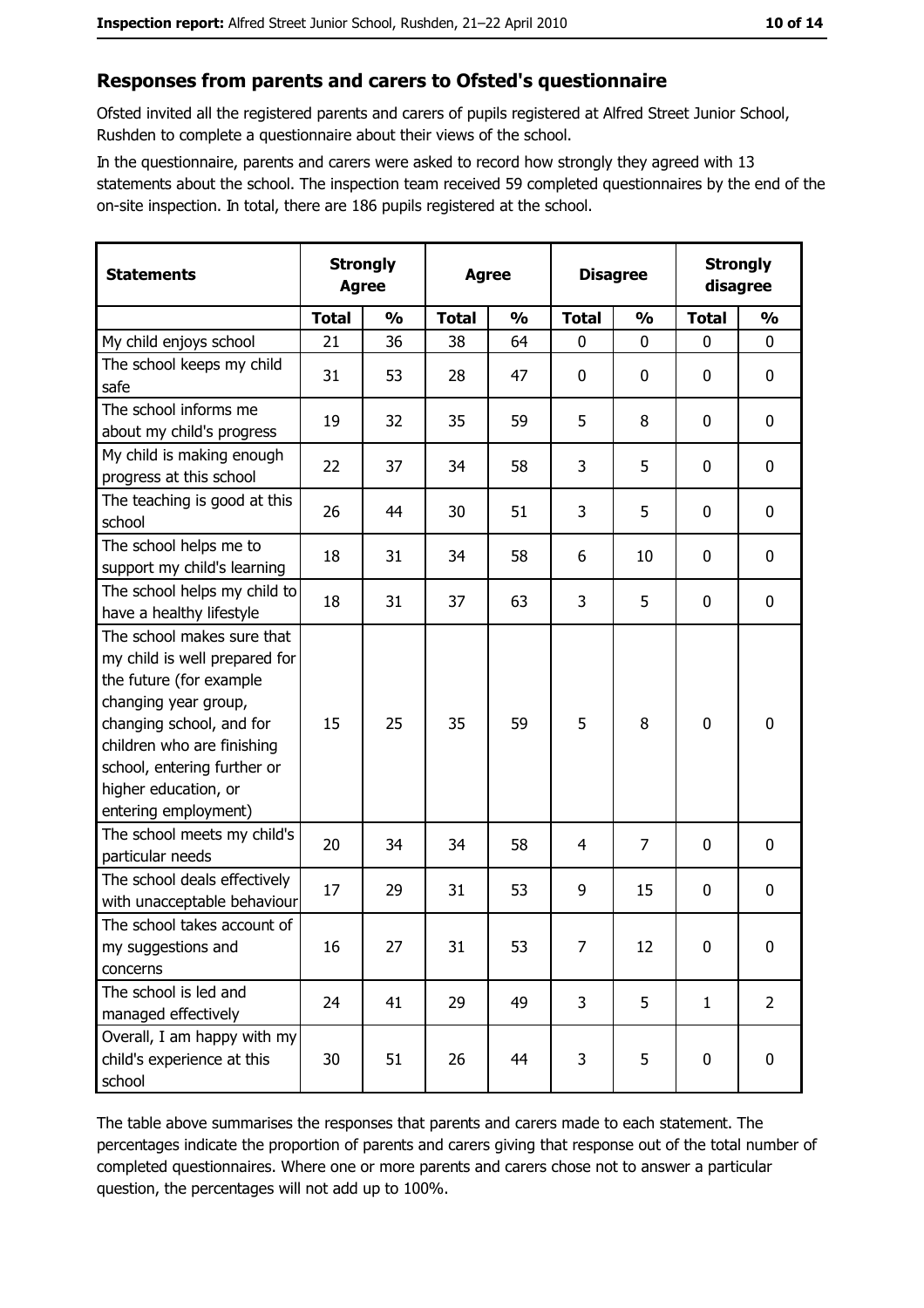# Glossary

| Grade   | <b>Judgement</b> | <b>Description</b>                                                                                                                                                                                                               |
|---------|------------------|----------------------------------------------------------------------------------------------------------------------------------------------------------------------------------------------------------------------------------|
| Grade 1 | Outstanding      | These features are highly effective. An oustanding<br>school provides exceptionally well for its pupils' needs.                                                                                                                  |
| Grade 2 | Good             | These are very positive features of a school. A school<br>that is good is serving its pupils well.                                                                                                                               |
| Grade 3 | Satisfactory     | These features are of reasonable quality. A satisfactory<br>school is providing adequately for its pupils.                                                                                                                       |
| Grade 4 | Inadequate       | These features are not of an acceptable standard. An<br>inadequate school needs to make significant<br>improvement in order to meet the needs of its pupils.<br>Ofsted inspectors will make further visits until it<br>improves. |

# What inspection judgements mean

### **Overall effectiveness of schools**

|                       | Overall effectiveness judgement (percentage of<br>schools) |      |                     |                   |
|-----------------------|------------------------------------------------------------|------|---------------------|-------------------|
| <b>Type of school</b> | <b>Outstanding</b>                                         | Good | <b>Satisfactory</b> | <b>Inadequate</b> |
| Nursery schools       | 51                                                         | 45   | 0                   | 4                 |
| Primary schools       | 6                                                          | 41   | 42                  | 10                |
| Secondary schools     | 8                                                          | 34   | 44                  | 14                |
| Sixth forms           | 10                                                         | 37   | 50                  | 3                 |
| Special schools       | 32                                                         | 38   | 25                  | 5                 |
| Pupil referral units  | 12                                                         | 43   | 31                  | 14                |
| All schools           | 9                                                          | 40   | 40                  | 10                |

New school inspection arrangements were introduced on 1 September 2009. This means that inspectors now make some additional judgements that were not made previously.

The data in the table above is for the period 1 September to 31 December 2009 and is the most recently published data available (see www.ofsted.gov.uk). Please note that the sample of schools inspected during the autumn term 2009 was not representative of all schools nationally, as weaker schools are inspected more frequently than good or outstanding schools.

Percentages are rounded and do not always add exactly to 100. Secondary school figures include those that have sixth forms, and sixth form figures include only the data specifically for sixth form inspection judgements.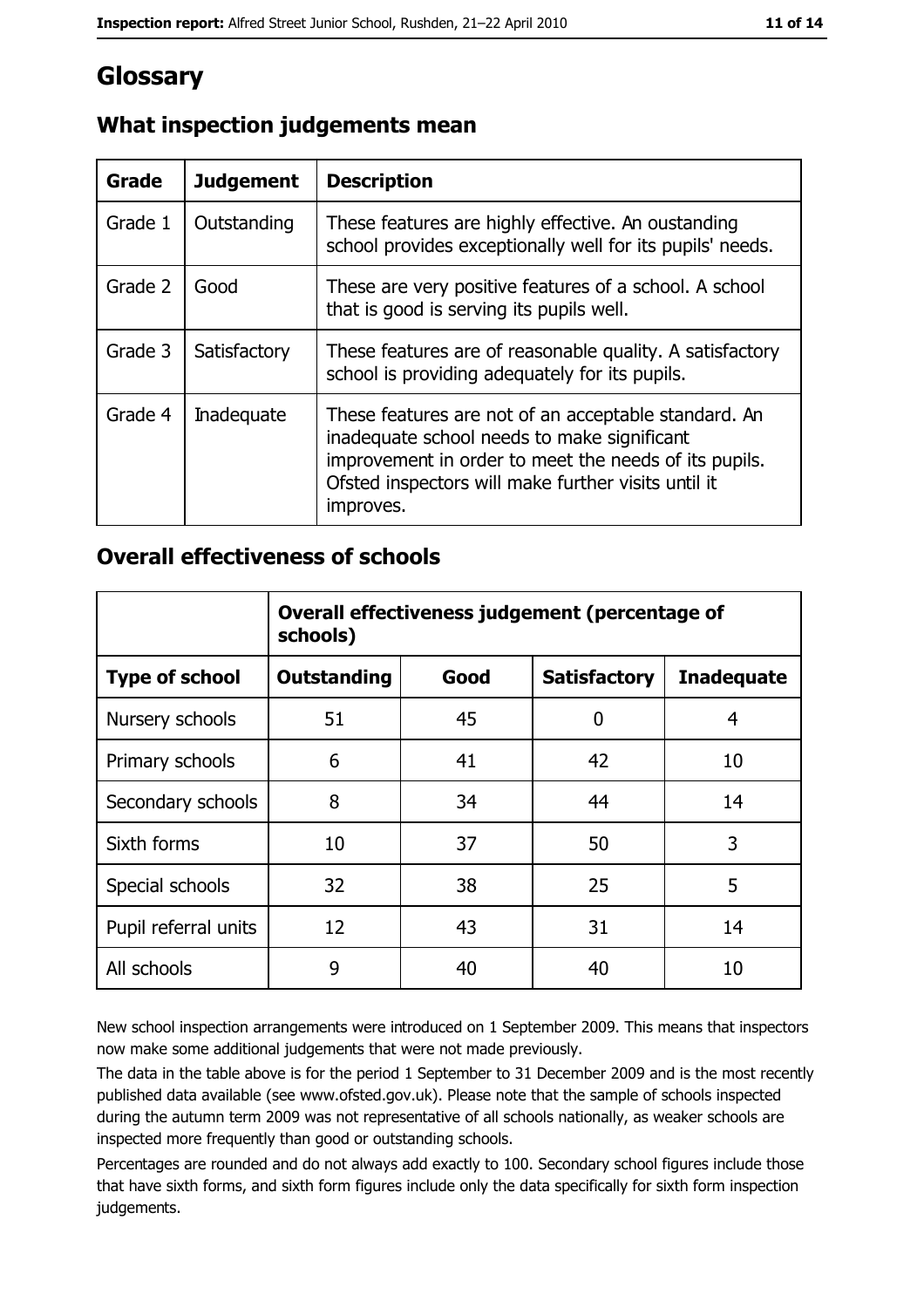# **Common terminology used by inspectors**

| Achievement:                  | the progress and success of a pupil in<br>their learning, development or training.                                                                                                                                                                                                                           |
|-------------------------------|--------------------------------------------------------------------------------------------------------------------------------------------------------------------------------------------------------------------------------------------------------------------------------------------------------------|
| Attainment:                   | the standard of the pupils' work shown by<br>test and examination results and in<br>lessons.                                                                                                                                                                                                                 |
| Capacity to improve:          | the proven ability of the school to<br>continue improving. Inspectors base this<br>judgement on what the school has<br>accomplished so far and on the quality of<br>its systems to maintain improvement.                                                                                                     |
| Leadership and management:    | the contribution of all the staff with<br>responsibilities, not just the headteacher,<br>to identifying priorities, directing and<br>motivating staff and running the school.                                                                                                                                |
| Learning:                     | how well pupils acquire knowledge,<br>develop their understanding, learn and<br>practise skills and are developing their<br>competence as learners.                                                                                                                                                          |
| <b>Overall effectiveness:</b> | inspectors form a judgement on a school's<br>overall effectiveness based on the findings<br>from their inspection of the school. The<br>following judgements, in particular,<br>influence what the overall effectiveness<br>judgement will be.                                                               |
|                               | The school's capacity for sustained<br>improvement.<br>Outcomes for individuals and groups<br>of pupils.<br>The quality of teaching.<br>The extent to which the curriculum<br>meets pupil's needs, including where<br>relevant, through partnerships.<br>The effectiveness of care, guidance<br>and support. |
| Progress:                     | the rate at which pupils are learning in<br>lessons and over longer periods of time. It<br>is often measured by comparing the<br>pupils' attainment at the end of a key<br>stage with their attainment when they<br>started.                                                                                 |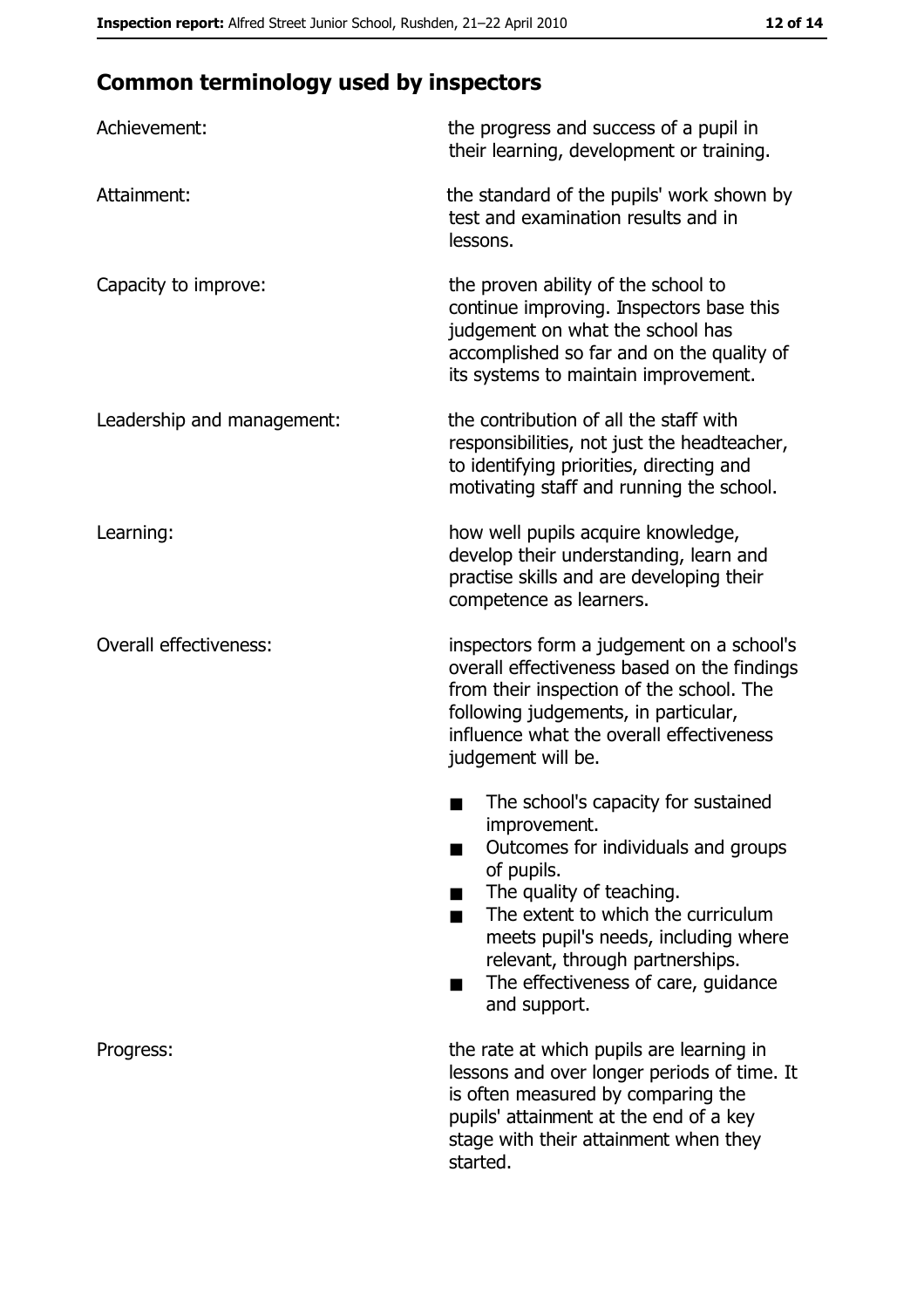This letter is provided for the school, parents and carers to share with their children. It describes Ofsted's main findings from the inspection of their school.



#### 23 April 2010

Dear Pupils

Inspection of Alfred Street Junior School, Rushden, NN10 9YS

Thank you very much for making the inspection team welcome when we visited your school recently. We really enjoyed chatting to several of you, including those on the school council who were good at explaining what you all do. We also liked meeting several of you in lessons, at break and lunchtimes and when we attended assemblies. Thank you also for the questionnaire returns that you filled in for the inspection. These are some of the findings from the visit.

We think your school provides you with a satisfactory education. We were pleased to see how well most of you behave, both in lessons and when you are playing. We also think you enjoy lots of physical activities and understand how to lead a healthy lifestyle. The staff are working well together to make lots of improvements in how things are organised.

To improve your school further, we have asked the headteacher and staff to:

- make sure that teachers provide work that is hard enough for you all and that they help you to develop the confidence to solve mathematical problems and give you the chance to use computers more regularly
- make sure that staff use the information they have from checking your progress to  $\blacksquare$ set work that is challenging for you all
- make tighter checks on what happens in school so that staff know how to make  $\blacksquare$ more improvements and that governors - the people who help decide how your school is run - know more about what you are doing.

You can also help your school by trying hard all the time. Please think even more carefully about what you have in your packed lunches, and be sure you attend school regularly.

Yours sincerely Sue Hall Lead inspector